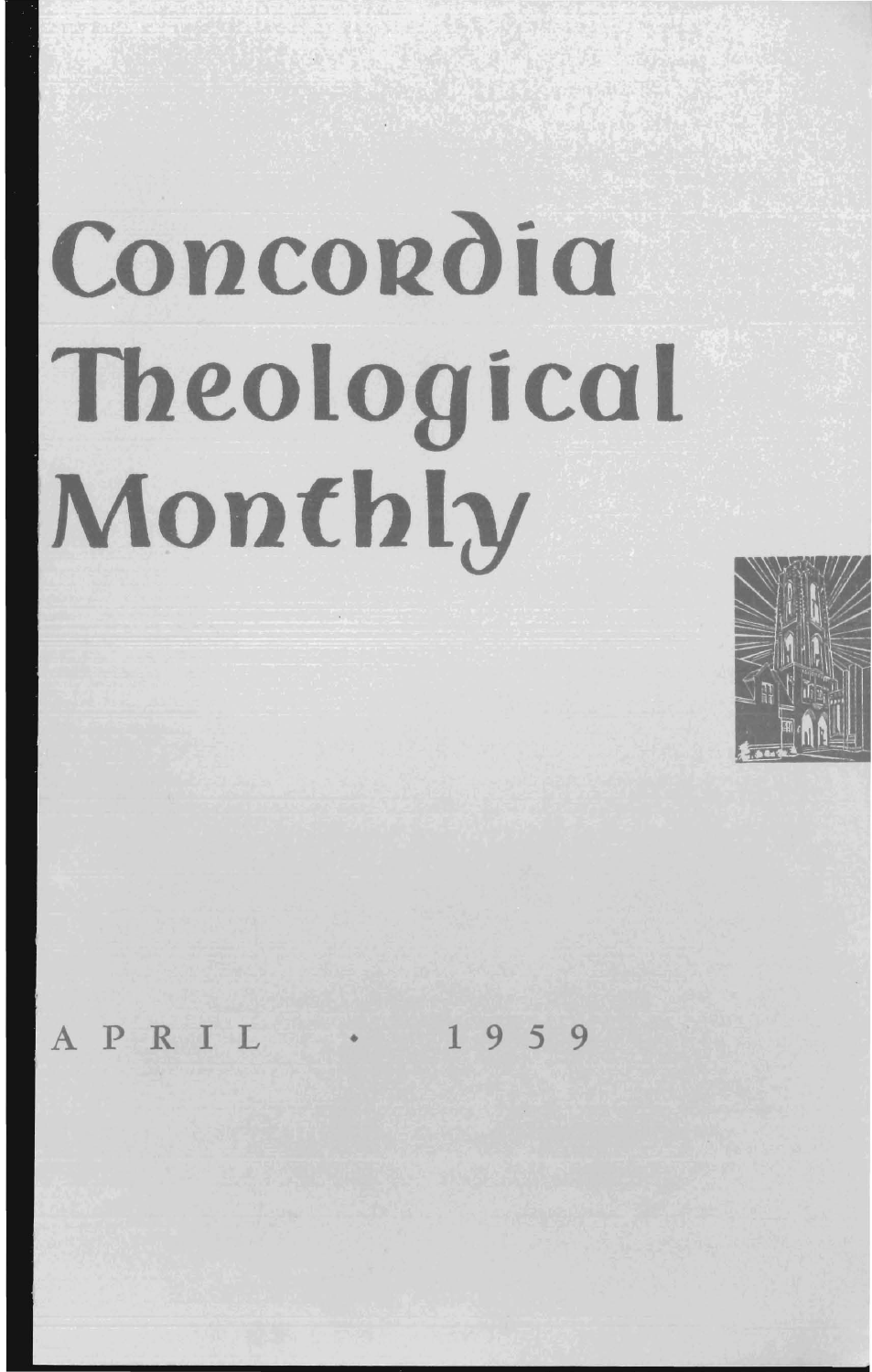## **THEOLOGICAL OBSERVER**

#### CATHOLIC CONTROVERSY ON CHURCH AND STATE

*Theology Today* (January 1959), under this heading, discusses present-day Roman Catholic views on church-state relationships. The article is written by Antonio Marquez, for twelve years a member of the Jesuit Order and now editor of a Spanish journal for cultural studies in Madrid. In our country Father J. c. Murray, S. J., has recently been trying to accommodate the traditional Roman position to the special problems of American religious and political pluralisms. Márquez reaches the conclusion that "the long-accepted and clearly formulated position of the Roman Church has not been changed or modified." On the basis of recent pronouncements by Cardinal Ottaviani, assessor of the Holy Office at the Vatican, he states:

The Roman Catholic doctrine in the light of the teaching of the Church has not changed; the split, therefore, must be taken as purely sectarian in the technical sense of the word. The union of the Church and the state ... is definitely a matter of the essence of the Roman Church. That essence implies: first, the supremacy of the spiritual over the temporal, meaning the supremacy of the Church over the state; second, the union of the Church and the state; third, a privileged position of the Roman Church when there are other churches within the state; fourth, the toleration of other religions only because of political reason. Any contrary line of reasoning may appear excellent, but is not Roman. Murray's articles are the expression of a Roman Catholic theologian working with non-Roman Catholic presuppositions. His study is, therefore, irrelevant from the point of view of Roman Catholic principles and life. His doctrine cannot be taken as the doctrine of the Church, but is a doctrine of his own and, consequently, a sectarian doctrine."

**In** his editorial comment Dr. H. T. Kerr, Jr., remarks: "This article will be of special interest at this time as the newly elected Pope begins his ecclesiastical career as John XXIII." JOHN THEODORE MUELLER

#### RETURN TO BIBLICAL THEOLOGY

Under this heading Dr. W. F. Albright of Johns Hopkins in the *Christian Century* (November 19, 1958) urges a return to Biblical theology. The general contents of the article have been well summed up editorially as follows: "Archaeology has set the Bible-the whole Bible - once again at the center of history. Let Christianity draw new strength from it!" Dr. Albright does not advocate a return to the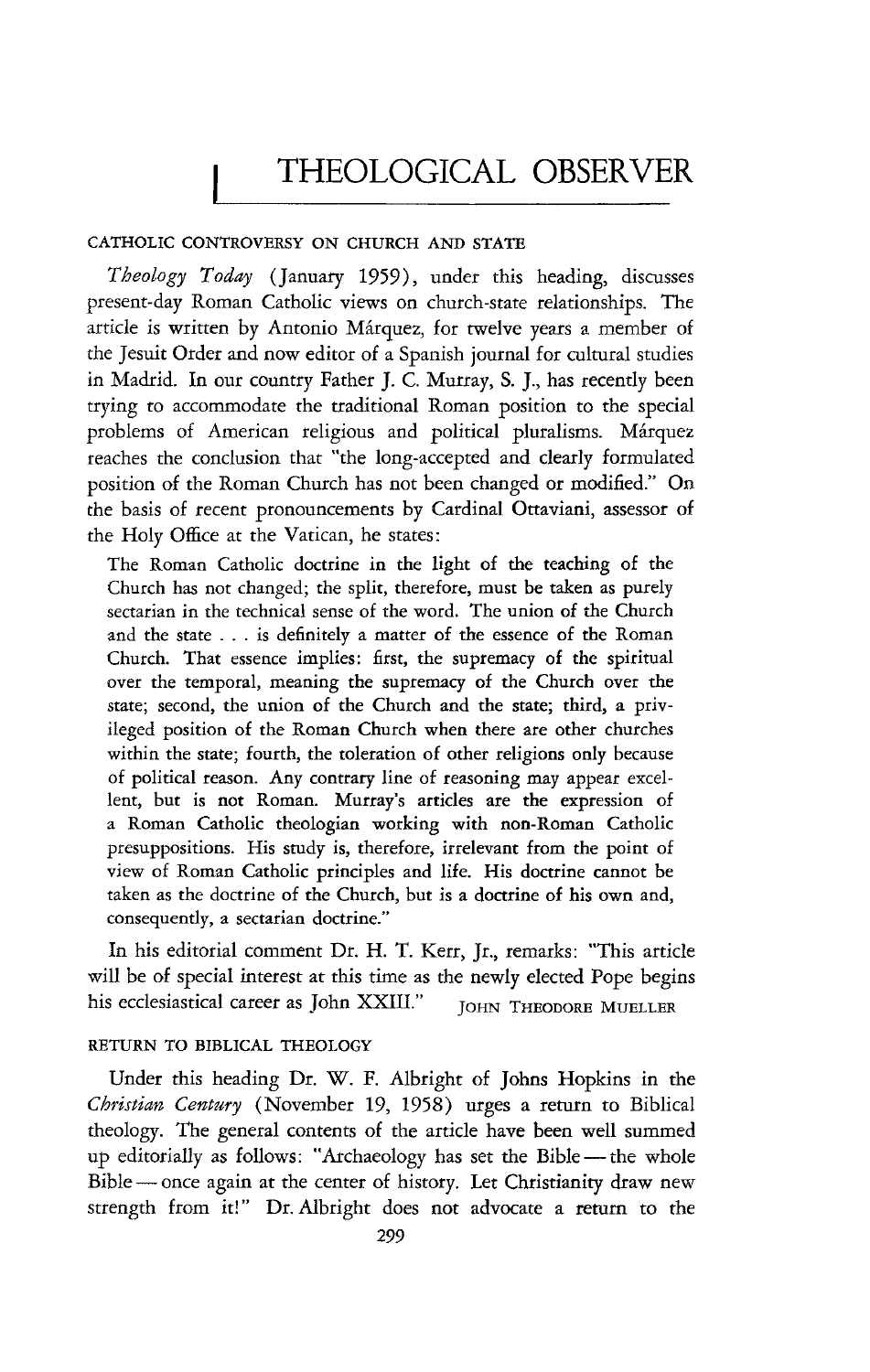traditional teaching of conservative Christianity. He writes, for example: "It must be emphasized, however, that vindication of the historicity of the Bible and clarification of its meaning do not involve a return to uncritical belief in 'verbal' inspiration and do not support an 'orthodoxy' which insulates the Bible from the real world of today. The Bible must be judged as literature and history by exactly the same canons as we use in studying similar nonbiblical literature, but not by arbitrary standards imposed on it by dogmatic liberals or conservatives, Extreme views are alike unsatisfactory; the truth lies in the middle." But he adds: "In any case the Bible towers in content above all earlier religious literature; and it towers just as impressively over all subsequent literature in the direct simplicity of its message and the catholicity of its appeal to men of all lands and times." Other statements of the author read: "Essential though science is in the life of our world, it cannot suffice: man does not live by bread alone. Besides, few people quite realize how insecure the hold of the scientific method on mankind actually is. Whole areas of psychology and sociology are built on foundations of sand." Again: "In the center of history stands the Bible. The latter has in many respects suffered more from its well-intentioned friends than from its honest foes, but it is now being rediscovered by the labors of archaeologists and philologians. Weare rapidly regaining our balance after generations of bitter controversy." There are in the article many other statements that merit quoting, but which we must pass on account of lack of space. While the conservative Bible student cannot agree with many of Dr. Albright's views, yet on the whole he must hail the article as both refreshing and helpful.

JOHN THEODORE MUELLER

#### BRIEF ITEMS FROM NATIONAL LUTHERAN COUNCIL

Kansas City, Mo.-Strong Lutheran colleges help build a strong Lutheran Church, a leading educator of the denomination said here.

Speaking at the 45th annual meeting of the National Lutheran Educational Conference, Dr. Evald B. Lawson in a presidential address said that while "many colleges which once were church colleges have veered away ... the Lutheran Church is very much in the business of higher education today." - Dr. Lawson, president of Upsala College, East Orange, N. J., paid tribute at the three-day meeting, January  $4-6$ , to the pioneer pastor-presidents who established Lutheran colleges in America.

Dr. Gould Wickey of Washington, D.C., executive director of the conference, reported to the educators that Lutheran liberal arts colleges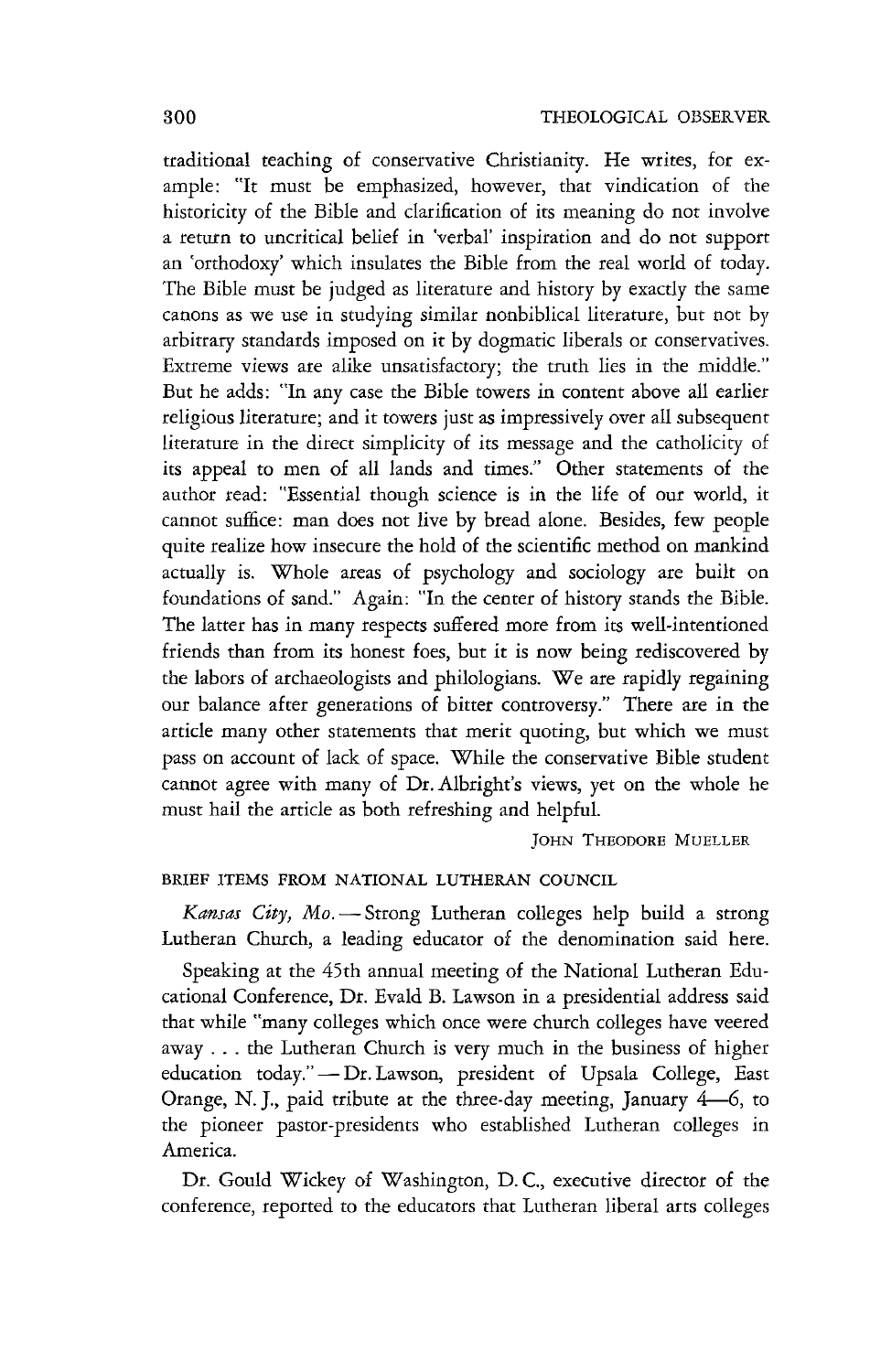#### THEOLOGICAL OBSERVER 301

are increasing in enrollment more rapidly than any other group of privately supported colleges. Dr. Wickey, who is also executive secretary of the Board of Higher Education of the United Lutheran Church in America, said that Lutheran schools are challenged to maintain their quality education. "In a day when our enrollments are climbing, when mass education is the vogue, we must do two things," he said. "We must give special attention to our admission policy, and we must develop a program of quality education." He asserted that automatic admission on the presentation of a high school diploma is not enough. "Such a policy compels our faculties to deal with mediocrity," he declared.

The education executive said that an intensive education in fewer subjects is to be preferred to an extensive superficial education in many subjects.

Organized in 19lO at Harrisburg, Fa., the NLEC is said to be the oldest inter-Lutheran agency in America. Its membership includes 18 theological seminaries, 29 senior colleges, six junior colleges, two deaconess training schools, five agencies and boards of higher education, and one educational foundation, representing nine Lutheran church bodies. The conference maintains, it was reported, a teacher placement bureau for both colleges and seminaries open to all Lutheran teachers, a graduate fellowship program for prospective teachers, and an educational news bulletin. Special study and research projects are carried on throughout the year.

Succeeding Dr. Lawson as president for 1959 is Dr. J. W. Ylvisaker, president of Luther College, Decorah, Iowa. Dr. Wickey was re-elected secretary-treasurer, a post he holds along with the office of executive director. Dr. Martin Neeb, president of Concordia Senior College, Fort Wayne, Ind., was elected vice-president.

A resolution adopted by the conference expressed the group's "conviction on the importance of the Christian teacher in achieving the desired excellence in Christian education."

"This conviction is prompted by (1) the great need for Christian teachers, (2) the necessity of providing opportunities for the continued personal and professional growth of Christian teachers, and ( 3) the crucial urgency of immediate financial resources for increasing and developing Christian faculties for today's educational world," the resolution said.

In support of this Dr. Wickey estimated the 1959 fellowship program carried on by the conference will include grants amounting to more than \$40,000.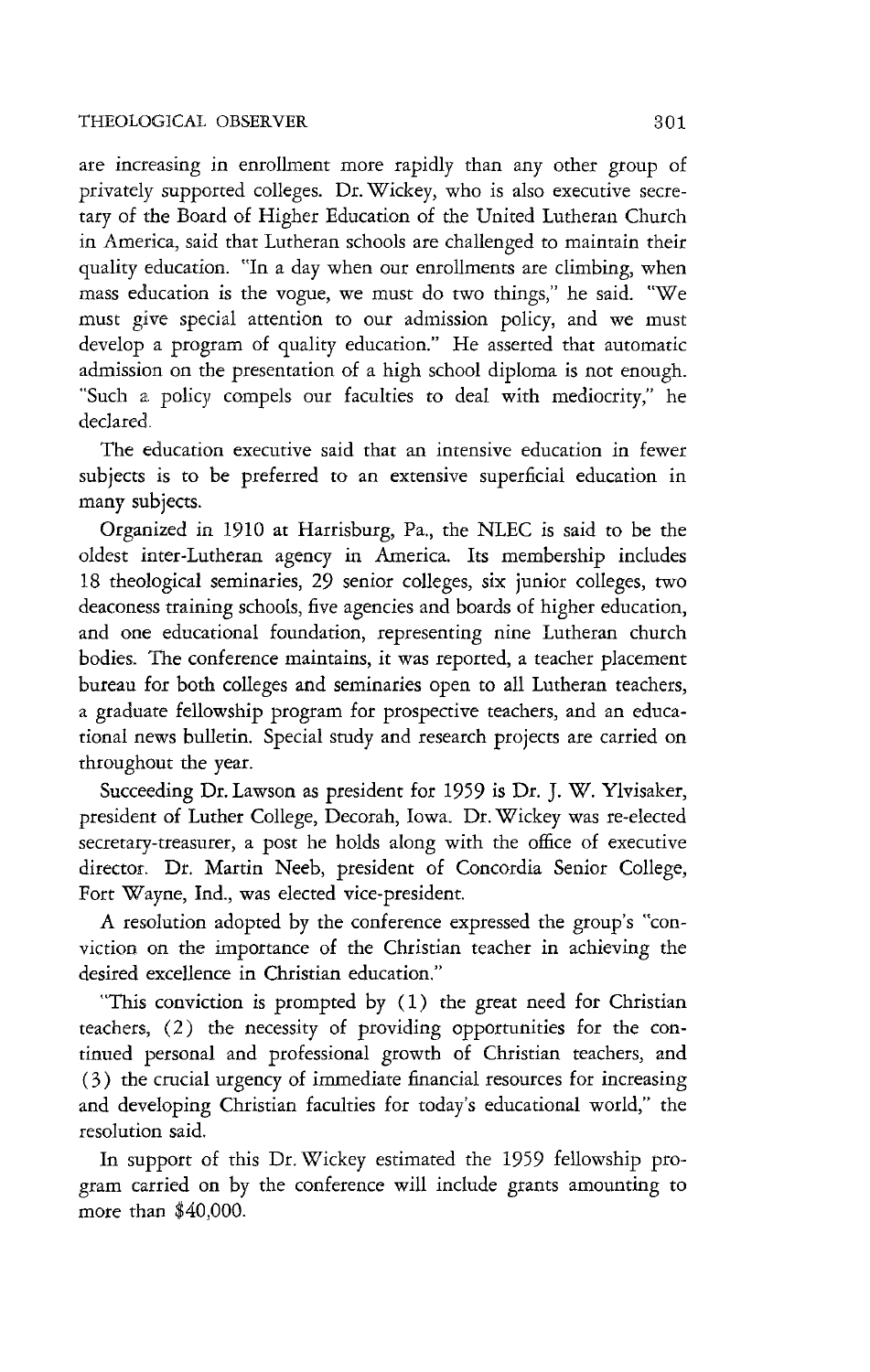The Lutheran educators also attended the first annual meeting here of the Council of Protestant Colleges and Universities, of which Dr. Clemens Granskou, president of St. Olaf College at Northfield, Minn., was elected secretary.

Next year's annual meeting of the NLEC is to be held in Boston, Mass., on January 10 and II.

*Newport, R.I.* - First Lutheran Church here will join with the Lutheran Service Commission in providing a service center for sailors at the Newport Naval Base. The program will begin when the initial phase of a building project is completed sometime in the summer of 1959.

A survey conducted a year ago by Miss Berdella Sheggeby, fieldworker of the National Lutheran Council's Division of American Missions, showed that there were some 1,200 Lutherans in the Newport area. The majority of these were military personnel and their families. In July 1956 Navy Chaplain Oliver K. Olson, who is a member of the Evangelical Lutheran Church, alerted the LSC to the need for some type of off-base program at this second largest naval installation on the East Coast.

The LSC, a joint agency of the National Lutheran Council and The Lutheran Church-Missouri Synod, maintains some 38 centers for servicemen throughout the world.

*New York.-Bishop* Eivind Josef Berggrav, former primate of the State Lutheran Church of Norway, died at his home in Oslo on January 14, according to word received at National Lutheran Council headquarters here. The 74-year-old churchman, who headed the Norwegian Church for 14 years, from 1937 to 1951, had suffered from a heart condition for several years.

As spiritual leader of the resistance movement to the German occupation of Norway during World War II, Bishop Berggrav became known as "a symbol of free Christianity in the world." His stalwart stand against the Nazis led to his imprisonment for three years, from 1942 to 1945.

### BRIEF ITEMS FROM "RELIGIOUS NEWS SERVICE"

*Bonn.* - A pamphlet written by Dr. Karl Barth of Basel, noted Swiss theologian, in which he suggested that East German Protestants adopt a policy of neutrality concerning Communism was assailed by a leading West German Lutheran minister here. Dean Hans Christian Asmussen of Schleswig-Holstein condemned Dr. Barth's position of the church's fight against Communist oppression as "the worst kind of neutralism."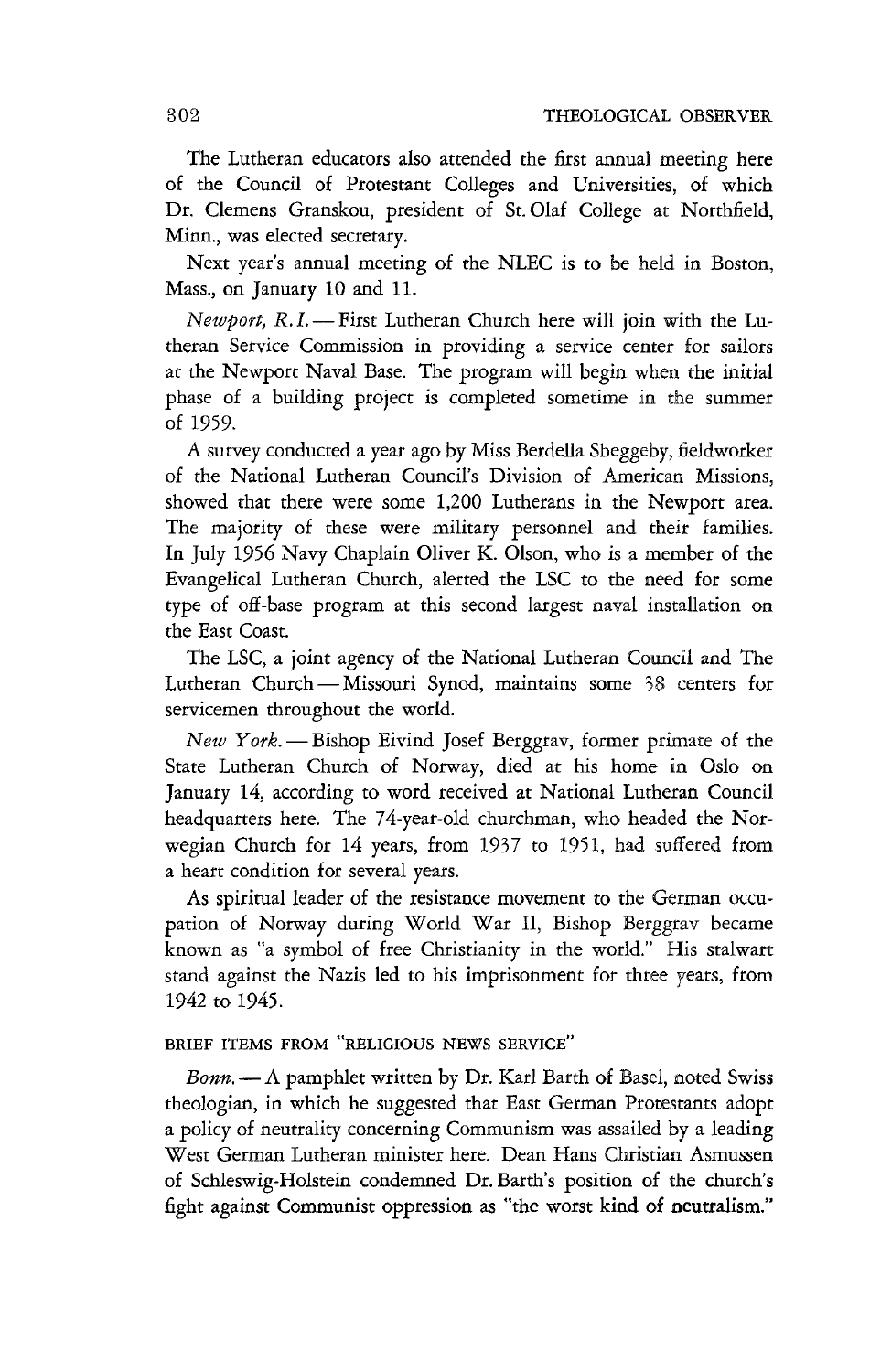"It is difficult to believe in the honesty of this neutralism," he wrote in *Christ and the World,* weekly paper published in Stuttgart.

Dr. Asmussen, a prominent theologian now retired, has held a number of important church posts. These include Lutheran provost of Kiel, Germany, chancellor of the Evangelical Church in Germany (EKID), and membership in the World Council of Churches' Commission on Faith and Order. He is an outspoken opponent of Communism.

Dr. Barth expressed his views in a 45-page pamphlet issued last November by a church house in Basel. Entitled *Letter to a Pastor in the German Democratic Republic,* it was written in answer to a series of questions sent to him by an East German pastor. In the booklet the Swiss theologian wrote that the "American way of life" represents a greater danger to Christians than Communism. He said that trying "to pray away" the East German Communist regime required accepting before God the responsibility for such a prayer.

"Might you not fear that **He** might grant your prayer in the frightful fashion of letting you awake one morning among the fleshpots of Egypt as a man bounden to the American way of life?" he asked.

Professor Barth also wrote that the East Germans had nothing worse to fear than "liberation in accordance with the ideas of (Chancellor Konrad) Adenauer."

While he denounced life in the West, the theologian did not express any admiration for life under the Communists. He described oppression and persecution as "useful sources" to purify the church of its complacency and self-assurance. He contended that adversity and suffering were "God's tools" with which He bestows salvation and that His "blows" must be endured.

Speaking of "open totalitarianism" in East Germany and "creeping totalitarianism" in the West, Dr. Barth implied that the latter was a greater evil. Some German churchmen have interpreted the pamphlet as being a plea for ending all resistance to Communism, while not urging active support of Communist leaders.

Professor Barth was a leader of Protestant resistance to Hitler and the Nazis while teaching at Bonn University, from which he resigned in 1934. He left Germany in protest against the Nazi regime.

Officials of the Evangelical Church in Germany have announced that there would be no formal protest to Dr. Barth's views, although they had aroused widespread discussion among leading churchmen.

*Northfield, Minn.* - Plans for a new "church arts" magazine were drawn here by a lO-member editorial board of the intersynodical Lutheran Society for Worship, Music, and the Arts. The board, meeting